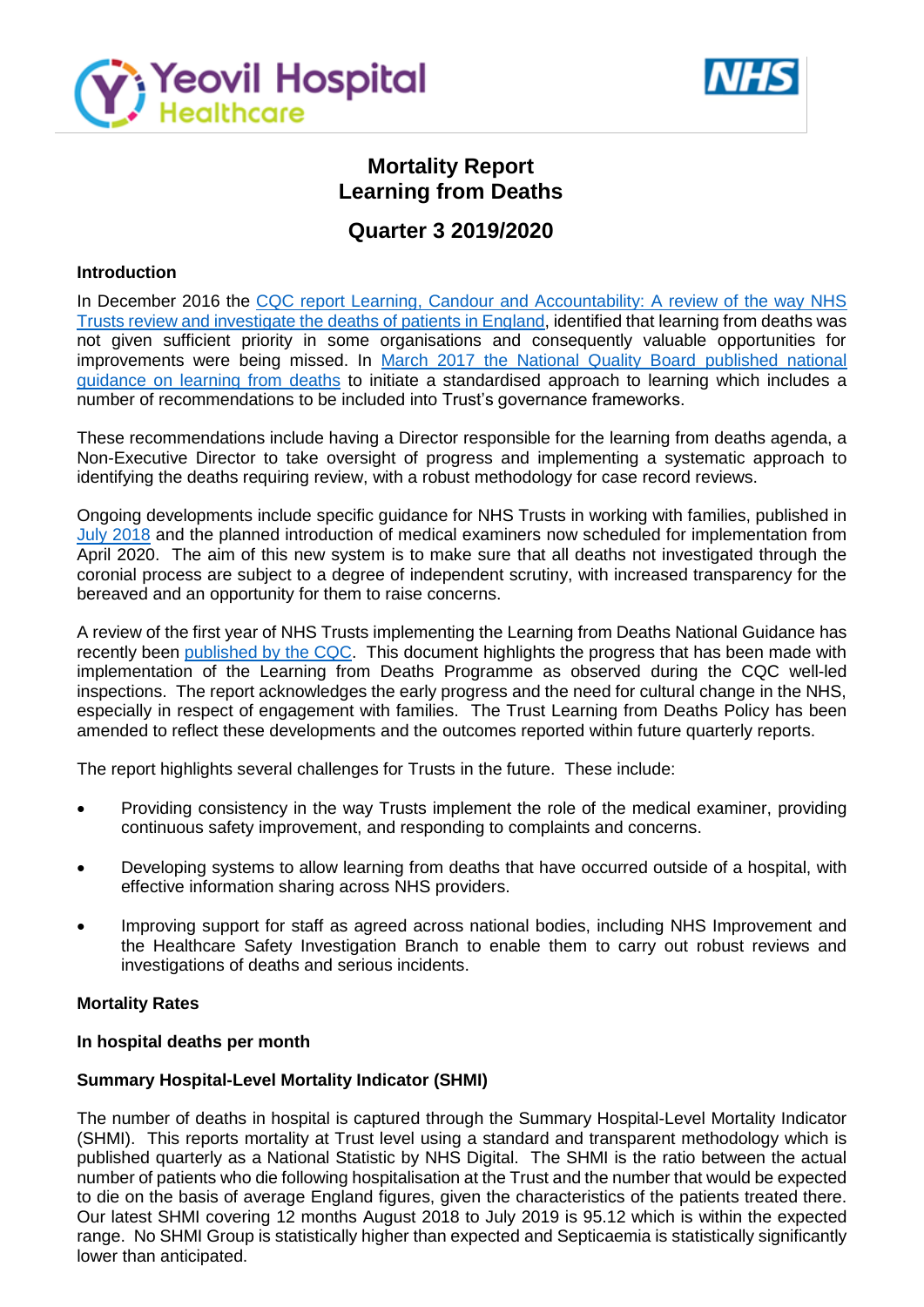### **Hospital Standardised Mortality Ratio (HSMR)**

The Trust uses Dr Foster to support analytical review of outcomes data. This includes reporting of the Hospital Standardised Mortality Ratio (HSMR), which reviews a set number of indicators to inform understanding of quality and improvements in clinical care. The Trust HSMR is reported at 84.7, rolling year as at September 2019, which is statistically lower than anticipated and showing a linear decline.



The latest report from Dr Foster with a data set from October 2018 to September 2019 highlights the Trust's position with both HSMR and SHMI remaining statistically significantly low. The Trust HSMR is the lowest in the regional acute peer group. This can in part be attributed to our continued higher than average recorded palliative care rate as patients with a palliative care code are removed from the cohort analysed within the HSMR data set. A recent audit has reassured us that the reported figures are a true reflection of the current position.

The Dr Foster data also shows that we have maintained a high level of reporting of significant comorbidities. This positively affects our HSMR as this is calculated by comparing the number of expected deaths with the actual number of deaths. Patients with more comorbidities are by definition in a higher risk group for anticipated death.

There were three new CUSUM alerts in this quarter. CUSUM is short for cumulative sum and an alert occurs when the number of deaths, readmissions or activity within the Trust in a cohort of patients with the same coded condition, (taking account of their comorbidities) is higher than anticipated.

The alerts were for Nutritional deficiencies (3 observed deaths) and Haemolytic jaundice/Perinatal Jaundice (1 observed death). Each of these cases will be reviewed to identify why the alert has occurred and to identify any actions that should be taken to address any issues with the management of this cohort of patients. The Clinical Outcomes committee are responsible for investigating all CUSUM alerts with any actions taken referred back through the committee.

# **Learning from Deaths**

It is important to provide a formal system to review the care and management of any patient who dies within the Trust. The Structured Judgement Review Tool from the Royal College of Physicians (RCP) has been adapted to facilitate its use throughout the hospital. Formal mortality reviews are undertaken with data analysis used to inform improvements in care and provide reports to the Board.

The Mortality Review Group continues to meet monthly to oversee reviews of the management and care of all patients who have died within the hospital. A three stage process has been developed with those patients requiring a formal review identified through an initial assessment at the time of completing the death certification. A first review by will be completed at a time when advice on the cause of death and consideration of referral to the Coroner's Office is required. This will ensure that any patient where a suspicion of a problem with care or management has been identified will undergo a detailed mortality review to identify any concerns and to ensure learning for improvement.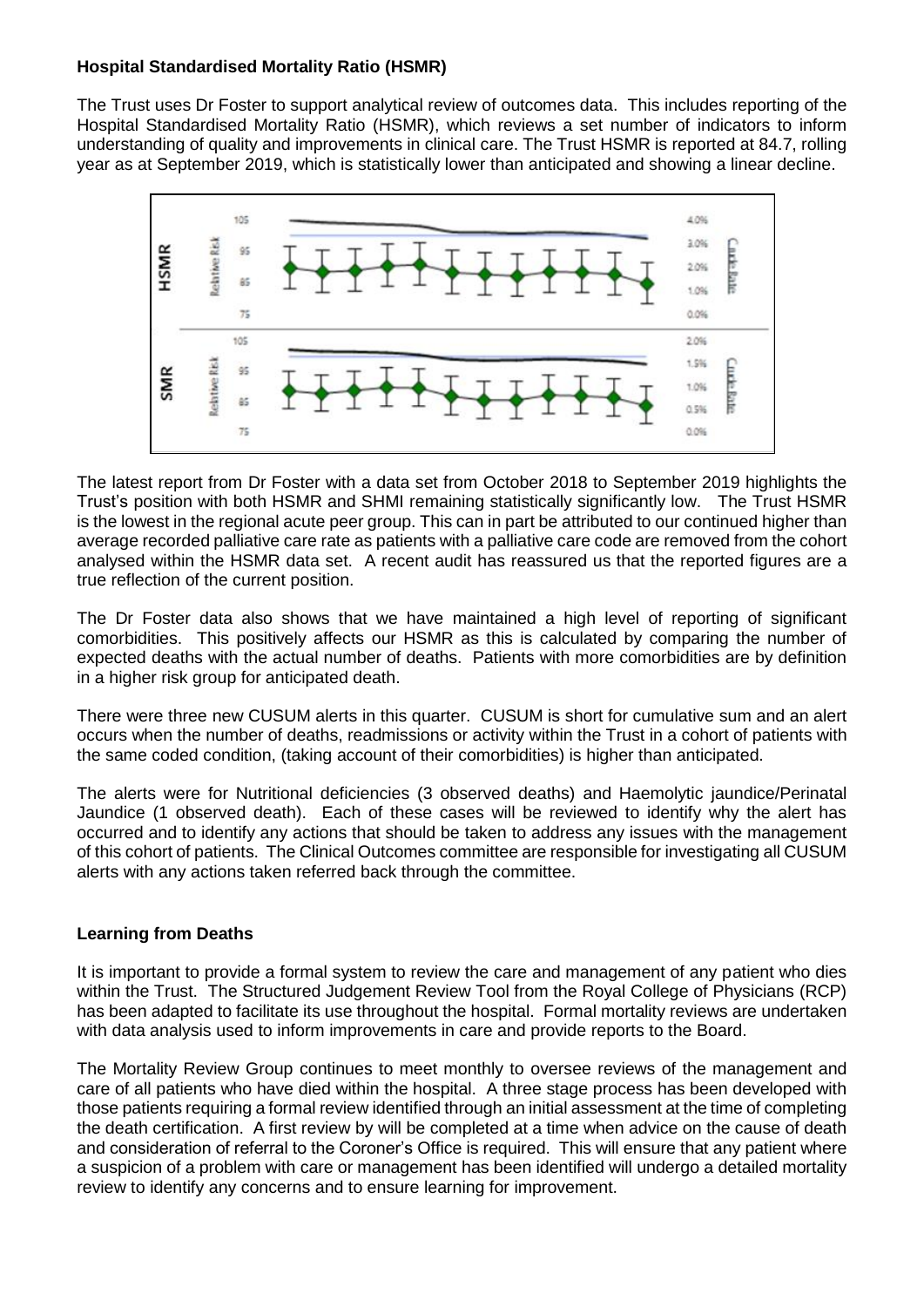A record of the initial assessment and the routine palliative care reviews will be incorporated into the current database and the Structured Judgement Mortality Tool and Bereavement database have been combined for ease of reporting and avoidance of duplication. This ensures that we can identify and act on any issues whether or not the patient's death was anticipated with an End of Life Pathway in place or an unexpected event requiring further consideration. The first review (Mortality Review 1), to be completed in future by the Medical Examiner, will identify any case where a potential problem exists. For example, where the cause of death does not follow from the admission diagnosis or where a potential omission in care or poor management has been identified.

Cases identified for a full review (Mortality Review 2), may be assessed via speciality Morbidity and Mortality meetings with presentation of findings at local Clinical Governance Sessions. In specialties where the number of deaths in the month is small the RCP quidance states that all cases should be subject to this level of review. In medicine where the number of deaths is greatest a percentage of cases, filtered during the first review process, will be undertaken.

Monthly Governance Meetings have a set agenda including Mortality with the conclusions reported back through the Clinical Governance Team. Outcomes from these meetings, in particular any learning and actions taken will be recorded on the Structured Judgement Review tool. In addition any investigation undertaken outside of this process, for instance Serious Untoward Incident Investigations where death has occurred will include an avoidability score as part of the investigation summary. This will ensure all patient in hospital deaths can be categorised depending on the level of avoidability in each individual case.

In respect of any patient with a learning disability who dies within the Trust a Mortality Review 2 will be undertaken by nominated staff trained in the LeDeR process. This will ensure a comprehensive review including the patient's previous admissions and any reasonable adjustments that have been made during their interactions with the hospital. An assessment of whether the patient's disability was in any way contributory to their death and a formal avoidability score using the RCP tool will provide additional information for a subsequent multiagency LeDeR investigation.

# **Quarter 3 Reviews**

The number of reviews recorded in the quarter is greater than achieved previously and as would be anticipated concentrated in the first 2 months. Changes to the recording process have enhanced the number of review outcomes being recorded centrally. It should be noted that due to the process of retrospective reviews, data will continue to require amendment in the following quarter to reflect the true numbers of reviews undertaken. Therefore the number of cases reviewed in quarter 2 has been significantly improved and this is reflected in this report.

For those reviews undertaken in Quarter 3 there was one case assessed as scoring a 3 meaning the death was probably avoidable (more than 50%). This case will be subject to additional review by the clinical team to identify and share learning. The outcome of this will be shared in the Quarter 4 report. One case was identified as score 2 – strong possibility of avoidability. The review showed that earlier referral for advice about the possibility of a specialist procedure could have led to a different management plan for the patient, but it is not certain that this would have made a difference to the outcome. The case is now under review by the specialist centre. The Mortality Review Group has not identified any other deaths in the Quarter where care concerns are thought to have contributed to the outcome for the patients. Again it should be noted that there is a data lag in the reports and this figure may change in the subsequent quarterly report.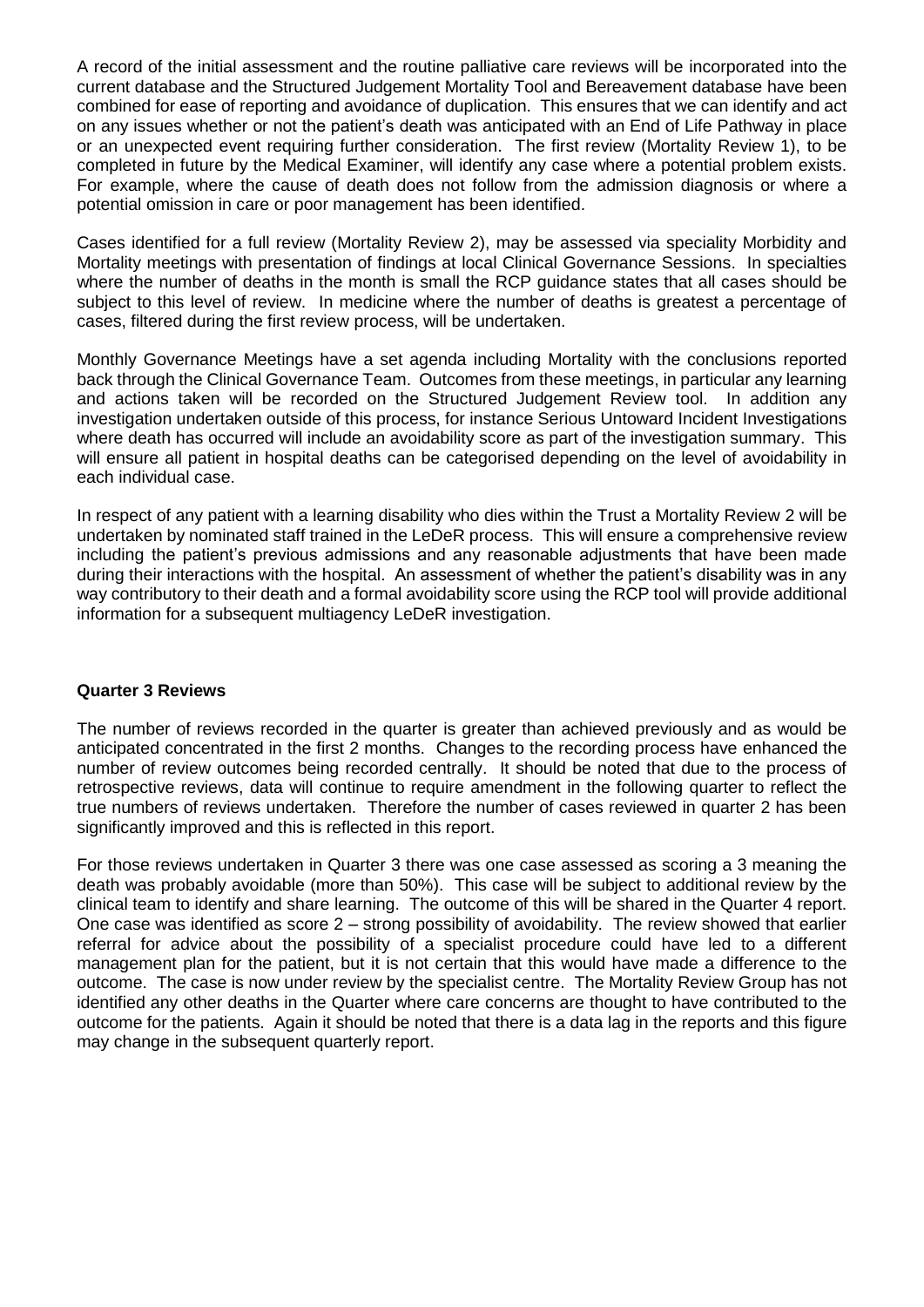This table provides the number of deaths in month against the number reviewed and where concerns have been identified. Please note there is a delay in accurate reporting of in-quarter reviews due to the time frames of external surveillance data from Dr Foster and the mortality review process . This table will be updated quarterly.

| 2018/19                                                                                   |                |                |                |                    |             |             |                |                                |             |                |                |                                |                | 2019/20        |                |                                |                |                |                |                         |                |              |                         |                 |
|-------------------------------------------------------------------------------------------|----------------|----------------|----------------|--------------------|-------------|-------------|----------------|--------------------------------|-------------|----------------|----------------|--------------------------------|----------------|----------------|----------------|--------------------------------|----------------|----------------|----------------|-------------------------|----------------|--------------|-------------------------|-----------------|
|                                                                                           | Jul            | Aug            | <b>Sep</b>     | Q2<br><b>Total</b> | Oct         | <b>Nov</b>  | <b>Dec</b>     | Q <sub>3</sub><br><b>Total</b> | Jan         | Feb            | <b>Mar</b>     | Q <sub>4</sub><br><b>Total</b> | <b>April</b>   | <b>May</b>     | June           | Q <sub>1</sub><br><b>Total</b> | Jul            | Aug            | Sep            | Q2<br><b>Total</b>      | Oct            | <b>Nov</b>   | <b>Dec</b>              | Q3<br>Total     |
| <b>Total deaths</b><br>in the Trust<br>(including ED<br>deaths)                           | 51             | 67             | 64             | 182                | 41          | 43          | 82             | 166                            | 88          | 88             | 49             | 225                            | 58             | 66             | 70             | 194                            | 55             | 61             | 44             | 160                     | 64             | 51           | 46                      | 162             |
| <b>Number</b><br>subject to a<br>mortality<br>review                                      | 16             | 15             | 31             | 62                 | 12          | 17          | 18             | 47                             | 20          | 12             | 8              | 40                             | 14             | 17             | 23             | 54                             | 13             | 18             | 16             | 47                      | 18             | 18           | $\overline{4}$          | 40              |
| <b>Number</b><br>investigated<br>under the<br>serious<br>incident<br>framework            | $\overline{2}$ | $\overline{2}$ | $\overline{0}$ | $\boldsymbol{4}$   | $\mathbf 0$ | $\mathbf 0$ | 1              | $\mathbf 1$                    | $\mathbf 0$ | $\mathbf 0$    | $\overline{0}$ | $\bf{0}$                       | $\mathbf 0$    | $\overline{0}$ | $\mathbf 0$    | $\bf{0}$                       | $\mathbf 0$    | 1              | $\overline{0}$ | $\mathbf 1$             | $\mathbf 0$    | $\mathbf{0}$ | $\mathbf 0$             | $\mathbf 0$     |
| <b>Number of</b><br>learning<br>disability<br>deaths                                      | $\overline{0}$ | $\Omega$       | $\overline{0}$ | $\bf{0}$           |             | $\Omega$    | $\overline{0}$ | $\mathbf 1$                    | $\mathbf 0$ | $\overline{0}$ | $\Omega$       | $\bf{0}$                       | $\mathbf 0$    | $\Omega$       | $\overline{0}$ | $\mathbf 0$                    | $\overline{0}$ | $\overline{0}$ | $\Omega$       | $\mathbf 0$             | $\Omega$       | $\mathbf{0}$ | $\overline{0}$          | $\mathbf{0}$    |
| Number of<br>bereavement<br>concerns                                                      | 2              | $\Omega$       | $\overline{0}$ | $\overline{2}$     |             | 2           | $\Omega$       | $\mathbf{3}$                   | 3           | 3              | 2              | 8                              | $\overline{1}$ | 1              | 1              | $\mathbf{3}$                   | 1              | 1              | 3              | $\overline{\mathbf{4}}$ | $\overline{2}$ |              | $\overline{2}$          | $5\phantom{.0}$ |
| <b>Number</b><br>thought more<br>likely than<br>not to be due<br>to problems<br>with care | $\Omega$       | $\mathbf 0$    | $\mathbf 0$    | $\mathbf 0$        | $\mathbf 0$ | $\mathbf 0$ | $\mathbf 0$    | $\mathbf 0$                    | $\mathbf 0$ | $\pmb{0}$      | $\mathbf 0$    | $\bf{0}$                       | $\pmb{0}$      | $\mathbf{1}$   | 1              | $\overline{2}$                 | $\mathbf 0$    | $\mathbf 0$    | $\mathbf{1}$   | $\mathbf 1$             | $\mathbf 0$    | -1           | $\overline{\mathbf{1}}$ | $\overline{2}$  |

Of the 45 deaths subject to a case review so far in Q3

- 40 were subject to a SJR
- No cases has been referred for a LeDeR review
- 5 were reviewed where bereavement concerns were raised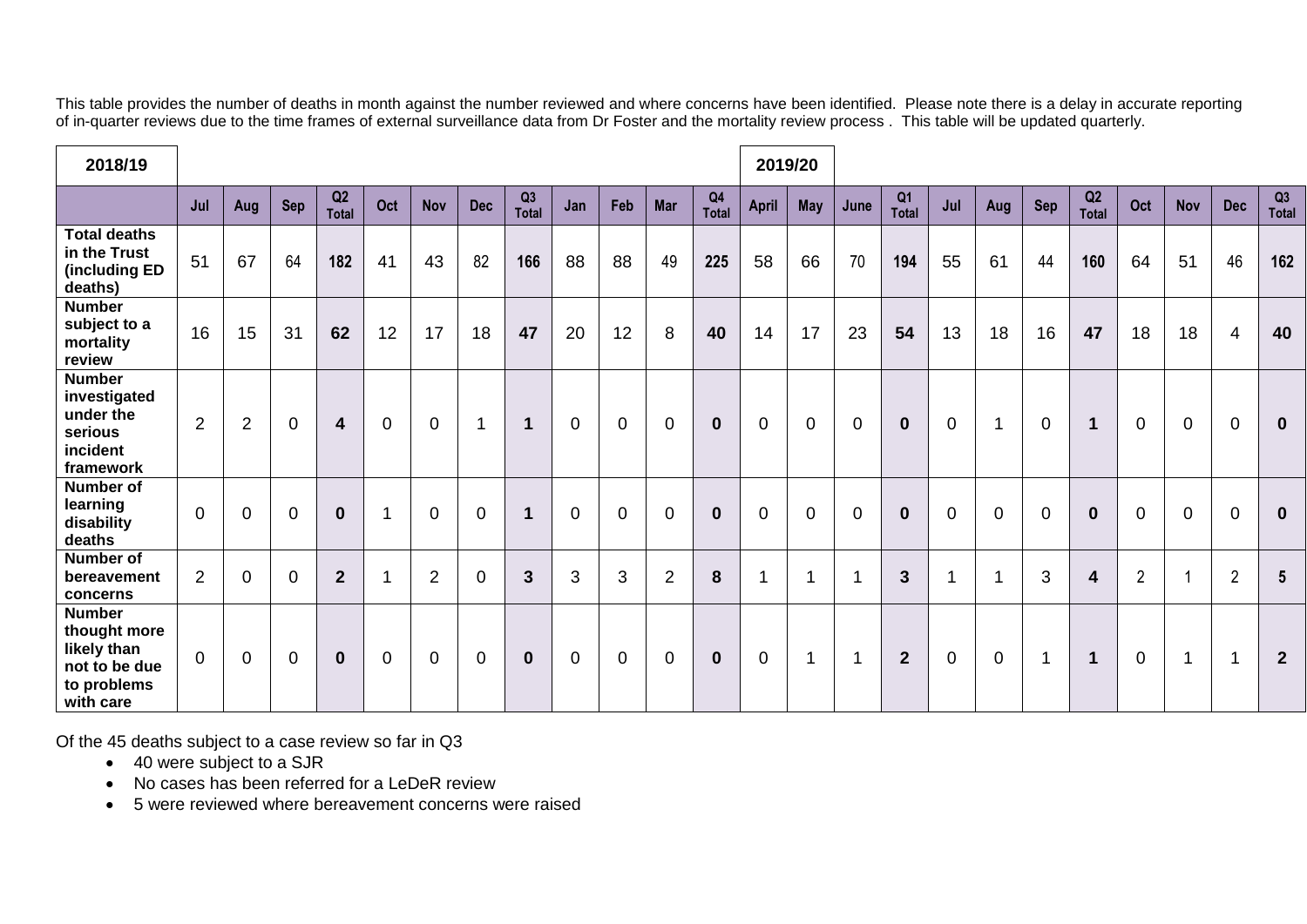



It should be noted that these figures relate to case reviews performed using the Structured Judgement Tool only with the previous quarter update in place.

# **Overall Findings from case reviews completed using the Structured Judgement Tool**



**Quarter 3 2019/20- Quality of Care**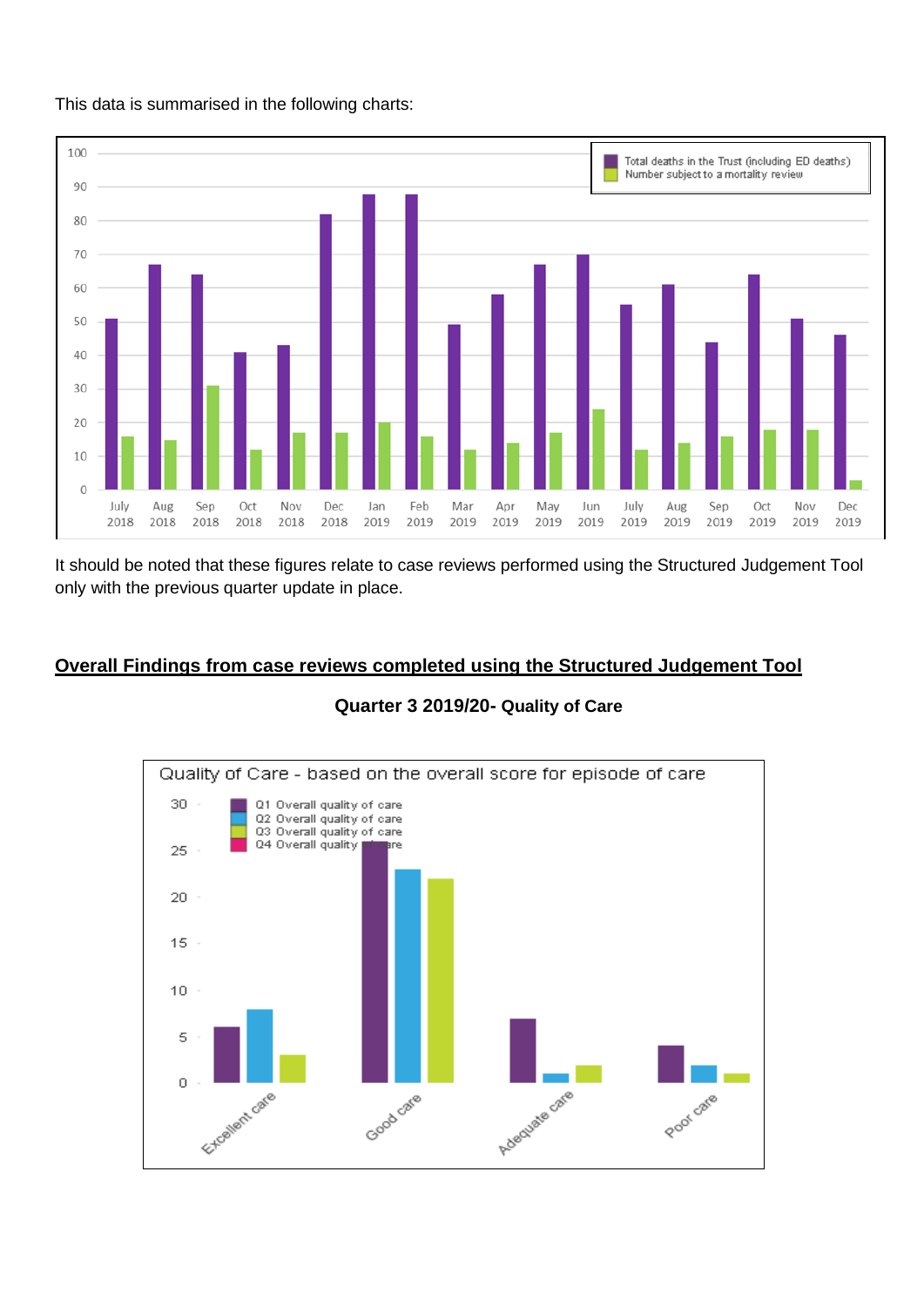

# **Q1 - Q3 Care Concerns Identified**

# **Level of avoidability of death in each case reviewed - Rolling Year to date**



Structured Judgement Tool Avoidability Score

- 1 Definitely avoidable
- 2 Strong possibility of avoidability
- 3 Probably avoidable greater than 50%
- 4 Possibly avoidable less than 50%
- 5 Slight evidence of avoidability
- 6 Definitely not avoidable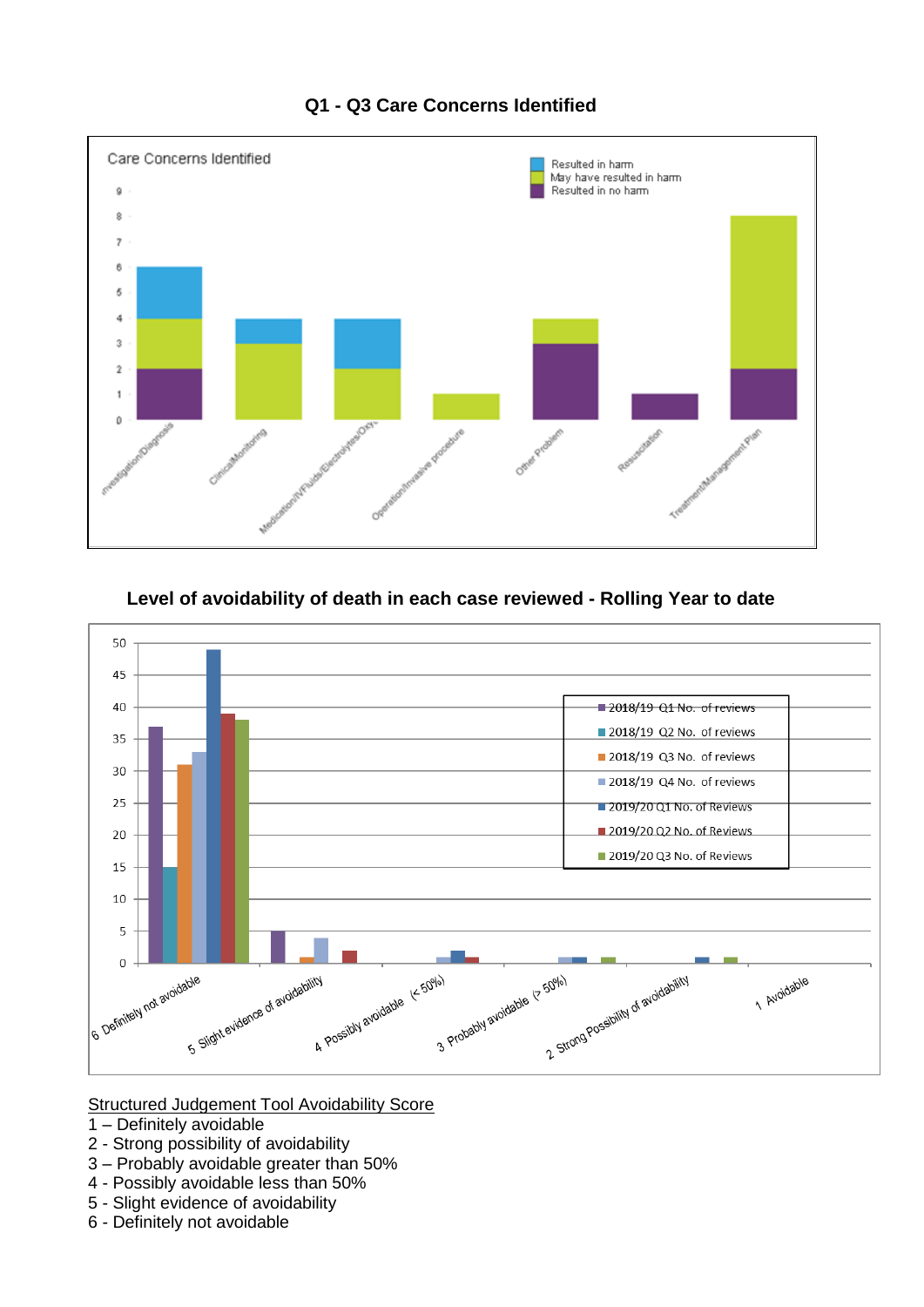# **Themes from mortality reviews and investigations undertaken within the quarter:**

Of the deaths reviewed using the Structured Judgement Tool so far in the quarter:

- One case was identified where an earlier referral to a tertiary centre may have resulted in a different management plan - This case is under review with the specialist care team at BRI.
- One case review showed poor fluid management and a lack of senior review. A worsening Acute Kidney Injury was probably a contributory factor in the patient's deterioration and subsequent death.

### **Issues positive and negative from reviews undertaken:**

- The majority of cases reviewed using the SJR tool evidence appropriate and timely senior review.
- Not all cases had a clear weekend plan with appropriate escalation identified.
- One elderly patient was admitted inappropriately and her condition may have been better managed at home.
- Cross county TEP and DNAR were not always followed when decisions relating to admission are required.
- Sepsis screening appears to have been timely and appropriate.
- The majority of patients received appropriate and timely palliative care regardless of a formal referral.

### **Lessons Learned from Mortality Reviews and investigations:**

- Good communication and liaison with community regarding DNAR and treatment escalation plans improves the patient experience.
- Lack of timely decision making and weekend planning can result in an inappropriate level of treatment by on call teams.

### **Actions Taken:**

Continued monitoring of the countywide STEP process.

# **Coronial Activity**

5 new instructions were received in quarter 3. Two cases resulted from self-harm and two from injuries sustained prior to the patients' admission. In all cases formal statements have been obtained with no omission or care problems identified that would be considered to have contributed to the patient's death. No inquests were held in the quarter and no learning has yet been identified.

# **Learning Disability Deaths**

There were no patients with a Learning Disability who died in the quarter. Where such a death occurs these are reported in line with national requirements and reviewed in the first instance for any immediate actions. The Trust is fully compliant with the LeDer Programme and will report such cases to the Commissioners for appropriate review and investigation. No deaths have been identified as a consequence of concerns about hospital care.